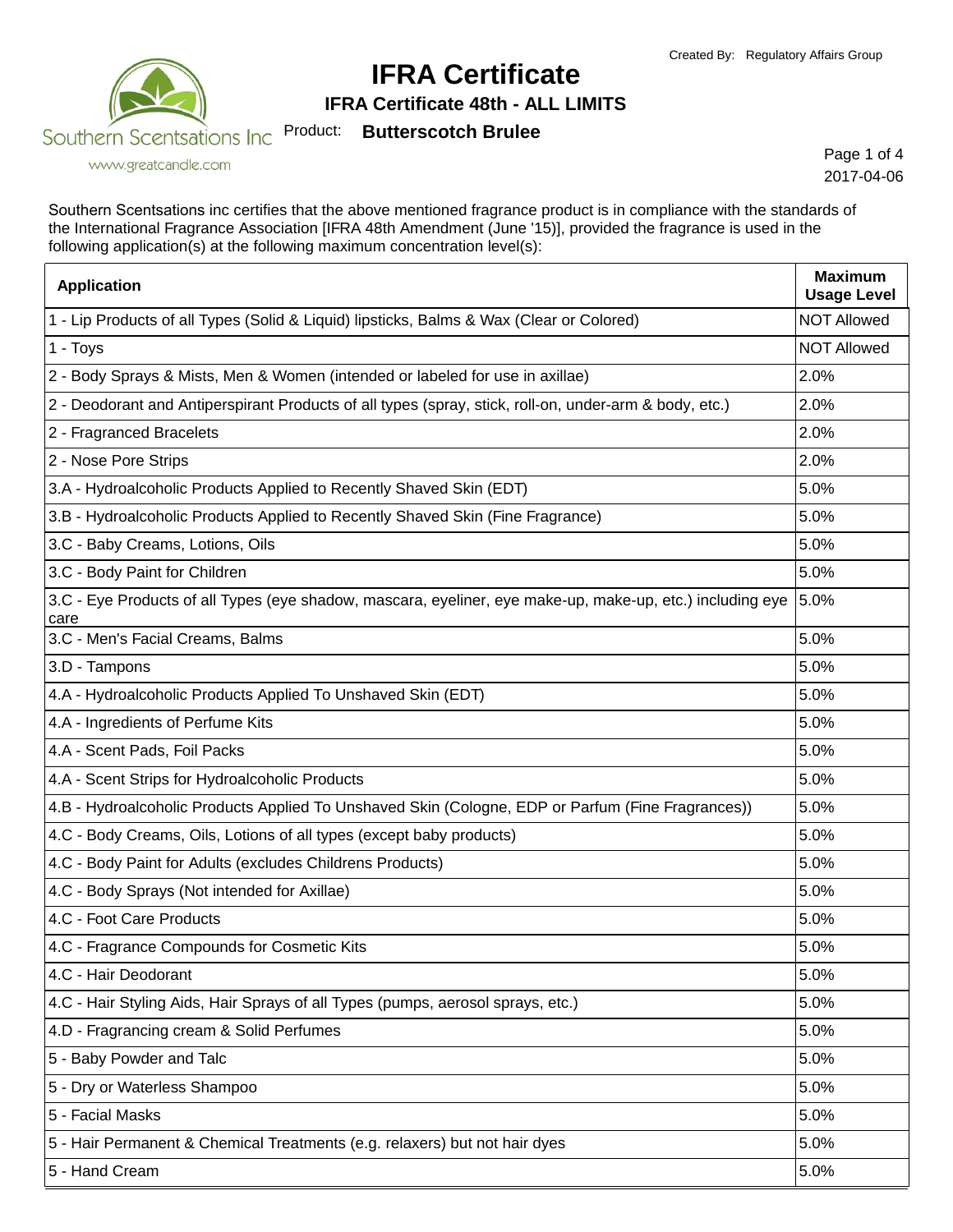### **IFRA Certificate 48th - ALL LIMITS**

### Product: **Butterscotch Brulee**

Page 2 of 4 2017-04-06

| <b>Application</b>                                                                                                | <b>Maximum</b><br><b>Usage Level</b> |
|-------------------------------------------------------------------------------------------------------------------|--------------------------------------|
| 5 - Hand sanitizers                                                                                               | 5.0%                                 |
| 5 - Wipes or Refreshing Tissues for Face, Neck, Hands, Body                                                       | 5.0%                                 |
| 5 - Women's Facial Creams/Facial Make-up                                                                          | 5.0%                                 |
| 6 - Mouthwash, Including Breath Sprays                                                                            | <b>NOT Allowed</b>                   |
| 6 - Toothpaste                                                                                                    | <b>NOT Allowed</b>                   |
| 7.A - Baby Wipes                                                                                                  | 4.0%                                 |
| 7.A - Intimate (Feminine) Wipes                                                                                   | 4.0%                                 |
| 7.A - Toilet Wipes                                                                                                | 4.0%                                 |
| 7.B - Insect Repellent (intended to be applied to the skin)                                                       | 4.0%                                 |
| 8.A - Hair Styling Aids Non-Spray of all types (mousse, gels, leave-in conditioners)                              | 3.9%                                 |
| 8.A - Make-up Removers of all types (not including face cleansers)                                                | 3.9%                                 |
| 8.A - Nail Care                                                                                                   | 3.9%                                 |
| 8.A - Powders & Talcs, All Types (Except baby Powders & Talcs)                                                    | 3.9%                                 |
| 8.B - Hair Dyes                                                                                                   | 3.9%                                 |
| 9.A - Bath Gels, Foams, Mousses, Salts, Oils & other products added to bathwater                                  | 2.1%                                 |
| 9.A - Body Washes of all types (including baby washes) & Shower Gels of all Type                                  | 2.1%                                 |
| 9.A - Conditioner (Rinse-Off)                                                                                     | 2.1%                                 |
| 9.A - Depilatory, all (including Body Waxes for mechanical hair removal)                                          | 2.1%                                 |
| 9.A - Face Cleansers of all types (washes, gels, scrubs, etc.)                                                    | 2.1%                                 |
| 9.A - Shampoos of all types (including baby shampoos)                                                             | 2.1%                                 |
| 9.A - Shaving Creams of all types (stick, gels, foams, etc.)                                                      | 2.1%                                 |
| 9.A - Soap Liquid & Bar (Toilet Soap)                                                                             | 2.1%                                 |
| 9.B - Feminine Hygiene - Pads & Liners                                                                            | 2.1%                                 |
| 9.B - Toilet Paper                                                                                                | 5.0%                                 |
| 9.B - Wheat Bags                                                                                                  | 5.0%                                 |
| 9.C - Air fresheners sprays (incl. Room Sprays, Aerosols & Pump; excl. deodorant, hair styling aids, &<br>animal) | 5.0%                                 |
| 9.C - Facial Tissues, Napkins & Paper Towels                                                                      | 5.0%                                 |
| 10.A - Dry Cleaning Kits                                                                                          | 4.9%                                 |
| 10.A - Fabric Softeners of all types including fabric softener sheets                                             | 4.9%                                 |
| 10.A - Hand Dishwashing Detergent including concentrates                                                          | 4.9%                                 |
| 10.A - Handwash Laundry Detergents of all types inluding concentrates                                             | 4.9%                                 |
| 10.A - Hard Surface Cleaners (Bathroom & Kitchen Cleansers & Furniture polish, etc.)                              | 4.9%                                 |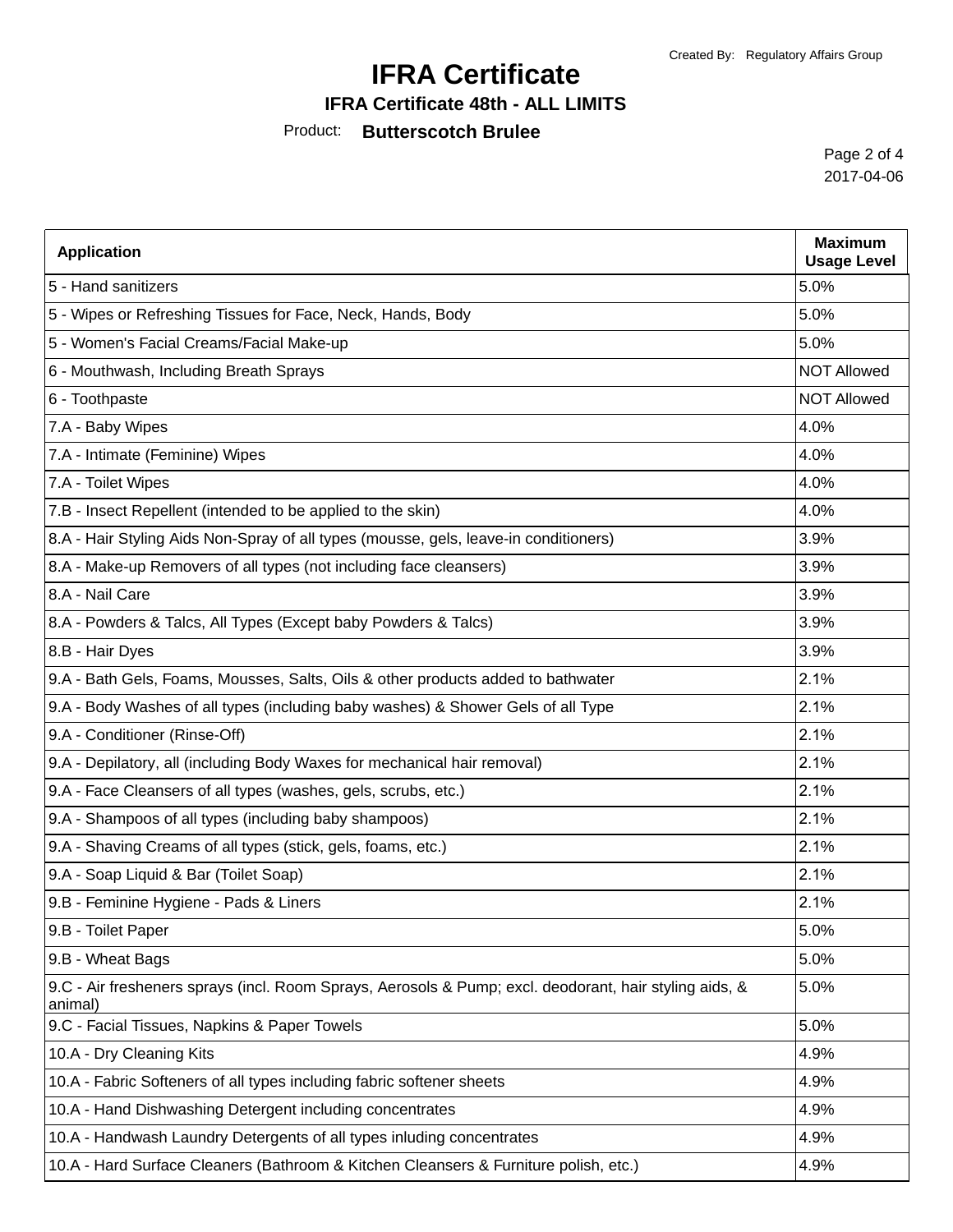### **IFRA Certificate 48th - ALL LIMITS**

### Product: **Butterscotch Brulee**

Page 3 of 4 2017-04-06

| <b>Application</b>                                                                                                                     | <b>Maximum</b><br><b>Usage Level</b> |
|----------------------------------------------------------------------------------------------------------------------------------------|--------------------------------------|
| 10.A - Machine Wash Laundry Detergent & Bleach (liquids, powders, tablets, etc.) including laundry bleach<br>and concentrates          | 4.9%                                 |
| 10.A - Other Household Cleaning Products (fabric, soft surface & Carpet Cleaners)                                                      | 4.9%                                 |
| 10.A - Shampoos for pets                                                                                                               | 4.9%                                 |
| 10.B - Diapers                                                                                                                         | 4.9%                                 |
| 10.B - Scented Gloves or Socks                                                                                                         | 4.9%                                 |
| 10.B - Toilet seat wipes                                                                                                               | 4.9%                                 |
| 11 - Air Delivery Systems (Automated or with Manual Activator) with no contact with dispensing port.                                   | No Restriction                       |
| 11 - Air Fresheners (Solids, Liquid or Closed systems). Excluding Manual Deliver Room Spray Products                                   | No Restriction                       |
| 11 - All Non-Skin, or incidental skin, Contact                                                                                         | No Restriction                       |
| 11 - Animal sprays & Cat Litter                                                                                                        | No Restriction                       |
| 11 - Candles                                                                                                                           | No Restriction                       |
| 11 - Concentrated Aerosol Air Fresheners for metered systems                                                                           | No Restriction                       |
| 11 - Deodorizers/Maskers not intended for skin contact (Fabric drying machine deodorizers, carpet powders) No Restriction              |                                      |
| 11 - Floor Wax                                                                                                                         | No Restriction                       |
| 11 - Fuels & Paints                                                                                                                    | No Restriction                       |
| 11 - Insecticides (mosquito coil, paper, electrical, for clothing) excluding aerosols                                                  | No Restriction                       |
| 11 - Joss Sticks, Incense, Crystals/Stones, Blotters, Sachets & Fragrance Lamp Ring                                                    | No Restriction                       |
| 11 - Liquid Air Freshener Refills (Cartridge & Non-Cartridge Systems)                                                                  | No Restriction                       |
| 11 - Machine Dishwash detergent and deodorizers                                                                                        | No Restriction                       |
| 11 - Machine only Laundry Detergent (e.g. liquitabs)                                                                                   | No Restriction                       |
| 11 - Odored Distilled Water (that can be added to steam irons)                                                                         | No Restriction                       |
| 11 - Plastic Articles (excluding toys)                                                                                                 | No Restriction                       |
| 11 - Reed Diffusers & Liquid Refills (Cartridge & Non-Cartridge Systems)                                                               | No Restriction                       |
| 11 - Scent delivery systems using dry air technology that releases a fragrance without sprays, aerosols or<br>heated oils              | No Restriction                       |
| 11 - Scent Pack                                                                                                                        | No Restriction                       |
| 11 - Scratch and Sniff                                                                                                                 | No Restriction                       |
| 11 - Shoe Polishes                                                                                                                     | No Restriction                       |
| 11 - Toilet Blocks                                                                                                                     | No Restriction                       |
| 11 - Treated Textiles (starch sprays, fabric treated with fragrance after wash, deodorizers for textiles, tights<br>with moisturizers) | No Restriction                       |